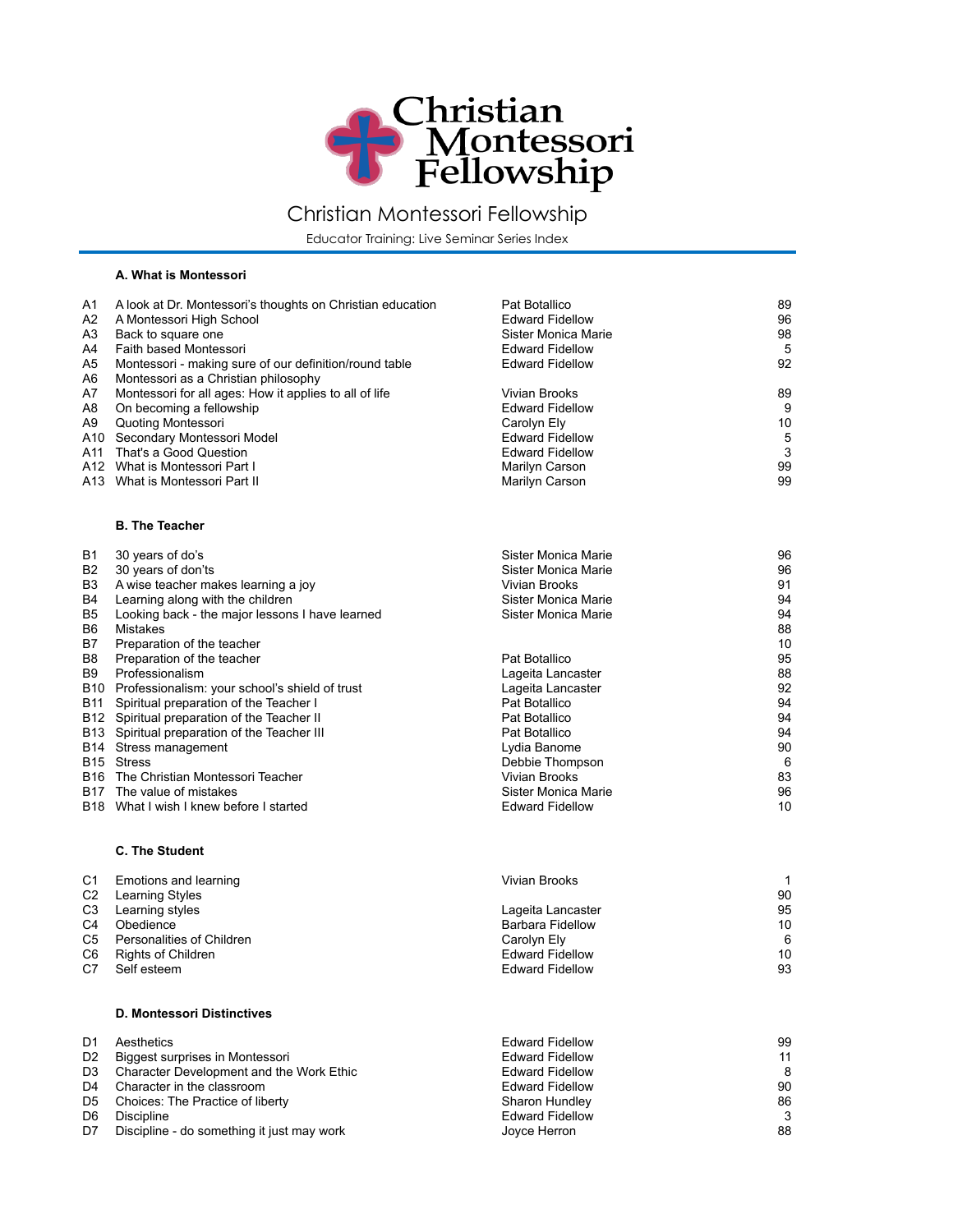| D8<br>D9                                                              | Freedom and Responsibility<br>Imagination<br>D10 Independence<br>D11 Lessons for Saints<br>D12 Montessori in a non-Montessori environment:                                                                                                                                                                                                                                                                                                                                                                                                                                                       | <b>Edward Fidellow</b><br><b>Betty Golightly</b><br><b>Edward Fidellow</b><br>Joshua Thompson                                                                                                                                                                                                                                            | 83<br>8<br>3<br>9                                                                                  |
|-----------------------------------------------------------------------|--------------------------------------------------------------------------------------------------------------------------------------------------------------------------------------------------------------------------------------------------------------------------------------------------------------------------------------------------------------------------------------------------------------------------------------------------------------------------------------------------------------------------------------------------------------------------------------------------|------------------------------------------------------------------------------------------------------------------------------------------------------------------------------------------------------------------------------------------------------------------------------------------------------------------------------------------|----------------------------------------------------------------------------------------------------|
|                                                                       | D <sub>13</sub> Order<br>D <sub>14</sub> Power<br>D <sub>15</sub> Practical Life<br>D16 Respect for the Child<br>D17 Setting up your environment                                                                                                                                                                                                                                                                                                                                                                                                                                                 | <b>Edward Fidellow</b><br><b>Edward Fidellow</b><br><b>Barbara Fidellow</b><br><b>Edward Fidellow</b>                                                                                                                                                                                                                                    | 86<br>0<br>8<br>87                                                                                 |
|                                                                       | D18 The 10 most important Montessori lessons<br>D19 The exercise of stillness<br>D20 The hairs of your head: attention to detail<br>D21 The prepared environment<br>D22 Work of your hands                                                                                                                                                                                                                                                                                                                                                                                                       | Barbara Fidellow<br>Sharon Hundley<br><b>Edward Fidellow</b><br>Dowen Johnson<br><b>Edward Fidellow</b>                                                                                                                                                                                                                                  | 98<br>86<br>89<br>86<br>3                                                                          |
|                                                                       | E. Spiritual Life                                                                                                                                                                                                                                                                                                                                                                                                                                                                                                                                                                                |                                                                                                                                                                                                                                                                                                                                          |                                                                                                    |
| E1<br>E2<br>E3<br>E4<br>E5<br>E6<br>E7<br>E8<br>E <sub>9</sub><br>E11 | A case study of Hannah<br>Advancing the Kingdom<br>Advancing the Kingdom of God<br>Children and Prayer<br>Christian spiritual life in the Montessori Environment<br>Finding God in the classroom<br>Grace and Courage<br><b>Hebrew vs Greek</b><br>Holy Spirit relationship<br>E10 How God sees the child<br>How Jesus Comes to the Classroom<br>E12 How the first six years affect moral formation<br>E13 Jacob and Joseph                                                                                                                                                                      | Vivian Brooks<br><b>Edward Fidellow</b><br><b>Edward Fidellow</b><br><b>Crystal Elliott</b><br>Pat Botallico<br>Sister Monica Marie<br><b>Edward Fidellow</b><br>Don Barber<br>Marilyn Carson<br>Pat Botallico<br><b>Barbara Fidellow</b><br>Pat Botallico                                                                               | 91<br>10<br>8<br>93<br>89<br>98<br>11<br>10<br>98<br>3<br>98                                       |
|                                                                       | E14 Lessons for life<br>E15 Montessori - a contemplative walk with Christ<br>E16 Moral Development<br>E17 Natural, Carnal, Spiritual<br>E18 Nurturing the Soul I<br>E19 Nurturing the Soul II<br>E20 Packing for the journey I<br>E21 Packing for the journey II<br>E22 Shining stars<br>E23 Speaking the truth<br>E24 Spiritual sensitive periods<br>E25 Spiritual sensitive periods<br>E26 The Holy Spirit in the classroom<br>E27 The humanity of Jesus<br>E28 The Icon of Faith<br>E29 The need for spiritual awakening<br>E30 The religious potential of the child<br>E31 Worship education | <b>Edward Fidellow</b><br>Pat Bottalico<br>Velma Cole<br>Sister Monica Marie<br>Vivian Brooks<br>Vivian Brooks<br>Vivian Brooks<br>Vivian Brooks<br>Barbara Fidellow<br>Carolyn Ely<br>Pat Botallico<br>Pat Botallico<br>Marilyn Carson<br><b>Edward Fidellow</b><br><b>Edward Fidellow</b><br>Dowen Johnson<br>Velma Cole<br>Velma Cole | 91<br>86<br>90<br>86<br>8<br>8<br>9<br>9<br>9<br>10<br>91<br>93<br>87<br>95<br>6<br>86<br>88<br>88 |
| F1<br>F2<br>F3                                                        | F. Bible<br>Creation<br>Great Lessons of Creation<br>Time line                                                                                                                                                                                                                                                                                                                                                                                                                                                                                                                                   | <b>Betty Golightly</b><br>Don Barber<br>Don Barber                                                                                                                                                                                                                                                                                       | 11<br>12<br>10                                                                                     |
|                                                                       | <b>G. Parenting</b>                                                                                                                                                                                                                                                                                                                                                                                                                                                                                                                                                                              |                                                                                                                                                                                                                                                                                                                                          |                                                                                                    |
| G1<br>G <sub>2</sub><br>G3<br>G4<br>G5<br>G6                          | Parenting<br>Parenting in a Christian Montessori Context<br>The normalized parent<br>Montessori Parent training<br>Communicating with parents<br>The Missing Album Pages                                                                                                                                                                                                                                                                                                                                                                                                                         | <b>Barbara Fidellow</b><br><b>Edward Fidellow</b><br><b>Edward Fidellow</b><br><b>Edward Fidellow</b><br><b>Edward Fidellow</b><br><b>Edward Fidellow</b>                                                                                                                                                                                | 91<br>94<br>97<br>0<br>8                                                                           |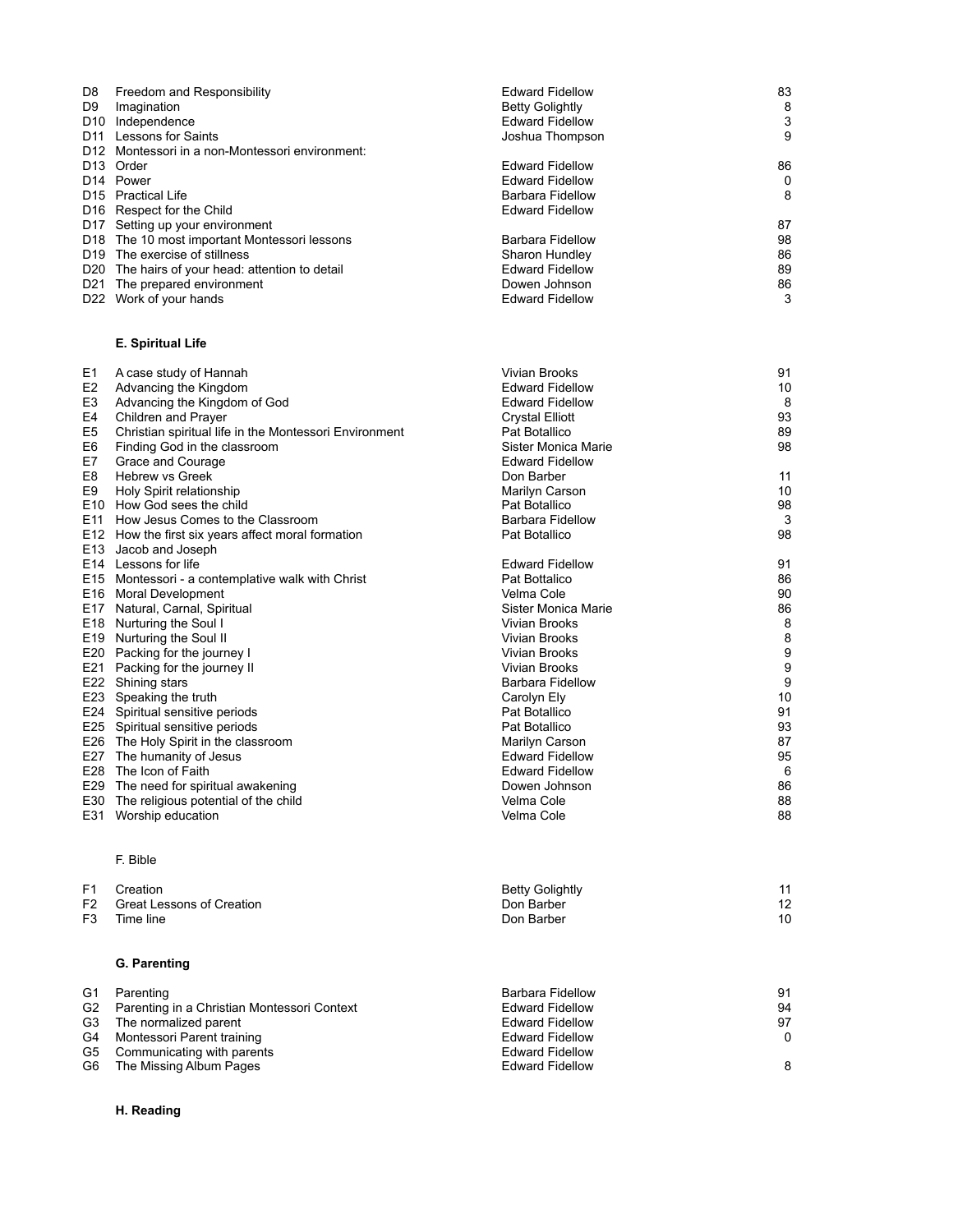| Η1<br>H2<br>H3                                     | Matching reading styles<br>Reading for fun<br>Reading for meaning                                                                                                                                                                                                                                                                                                           | Lageita Lancaster<br>Sister Monica Marie<br>Sister Monica Marie                                                                                                         | 89<br>97<br>97                                   |
|----------------------------------------------------|-----------------------------------------------------------------------------------------------------------------------------------------------------------------------------------------------------------------------------------------------------------------------------------------------------------------------------------------------------------------------------|-------------------------------------------------------------------------------------------------------------------------------------------------------------------------|--------------------------------------------------|
|                                                    | I. School Management                                                                                                                                                                                                                                                                                                                                                        |                                                                                                                                                                         |                                                  |
| 11<br>12<br>13<br>14<br>15<br>16<br>17<br>18       | Enrollment - getting it, keeping it.<br>Making a difference: 12 qualities of leadership A<br>Making a difference: 12 qualities of leadership B<br>Marketing means money for Montessori teachers<br>Montessori from a marketing and parent's perspective<br>My Ten Biggest Mistakes as an Administrator<br>Personality types and staff management<br><b>Public Relations</b> | <b>Edward Fidellow</b><br>Carole Deemer<br>Carole Deemer<br><b>Edward Fidellow</b><br>Kay Scribner<br><b>Edward Fidellow</b><br>Pat Botallico<br><b>Edward Fidellow</b> | 98<br>93<br>93<br>91<br>93<br>90<br>5            |
|                                                    | K. Classroom Academics                                                                                                                                                                                                                                                                                                                                                      |                                                                                                                                                                         |                                                  |
| Κ1<br>K2<br>K3<br>K4<br>K5<br>K6<br>Κ7<br>K8<br>K9 | A little His Story for class<br>Art<br>At the art easel<br>Geography - how to - hands on<br>Goal setting - a game plan<br>Language<br>Real Physical Education<br>The Heavens(and everything else) declare the glory of God<br>Verbalization techniques                                                                                                                      | Sharon Hundley<br>Joshua Thompson<br>Joshua Thompson<br>Lydia Banome<br>Lageita Lancaster<br>Don Barber<br><b>Barbara Fidellow</b><br>Ansley Brown<br>Norma Morris      | 86<br>8<br>11<br>92<br>92<br>11<br>3<br>87<br>12 |
|                                                    | L. Classroom Management                                                                                                                                                                                                                                                                                                                                                     |                                                                                                                                                                         |                                                  |
| L1<br>L <sub>2</sub>                               | Classroom Management<br>Classroom Management                                                                                                                                                                                                                                                                                                                                | <b>Betty Golightly</b><br>Marilyn Carson                                                                                                                                | 8<br>8                                           |
|                                                    | <b>M. Music</b>                                                                                                                                                                                                                                                                                                                                                             |                                                                                                                                                                         |                                                  |
| M1<br>M2<br>MЗ<br>M4                               | Circle time<br>Circle time and children's music<br>Parable - stories and songs - holiday program<br>Praise and Worship                                                                                                                                                                                                                                                      | Carole Deemer<br>Carole Deemer<br>Lydia Banome                                                                                                                          | 88<br>93<br>87                                   |
|                                                    | N. Transformation                                                                                                                                                                                                                                                                                                                                                           |                                                                                                                                                                         |                                                  |
| Ν1                                                 | The transformation of the adult                                                                                                                                                                                                                                                                                                                                             | Lydia Banome                                                                                                                                                            | 1                                                |
|                                                    | <b>O.</b> Toddlers                                                                                                                                                                                                                                                                                                                                                          |                                                                                                                                                                         |                                                  |
| Ο1<br>O2<br>O3<br>O4<br>O5                         | The toddler classroom<br><b>Toddlers</b><br>Boundaries in Toddlers<br>Toddlers are terrific<br><b>Toddler Experience</b>                                                                                                                                                                                                                                                    | Yvonne La Jesse/ Thornton<br>Cindy Creel<br>Debby Reilly<br>Cindy Creel<br>Carolyn Ely                                                                                  | 93<br>3<br>$\overline{4}$<br>12                  |
|                                                    | P. Special Needs                                                                                                                                                                                                                                                                                                                                                            |                                                                                                                                                                         |                                                  |
| P1<br>P2<br>P3<br>P4<br>P5<br>P6<br>P7             | Hear what I am doing I<br>Hear what I am doing II<br>Helping hurting children<br>Helping Hurting Children, Part 1<br>Helping Hurting Children, Part 2<br>See what I am saying<br>The Special Needs Child                                                                                                                                                                    | Rhea Brashear<br>Rhea Brashear<br>Dr. Betty Spillman<br>Dr. Betty Spillman<br>Dr. Betty Spillman<br>Rhea Brashear<br>Ann McAneer                                        | 9<br>9<br>99<br>4<br>4<br>9<br>4                 |

**Q. Miscellaneous**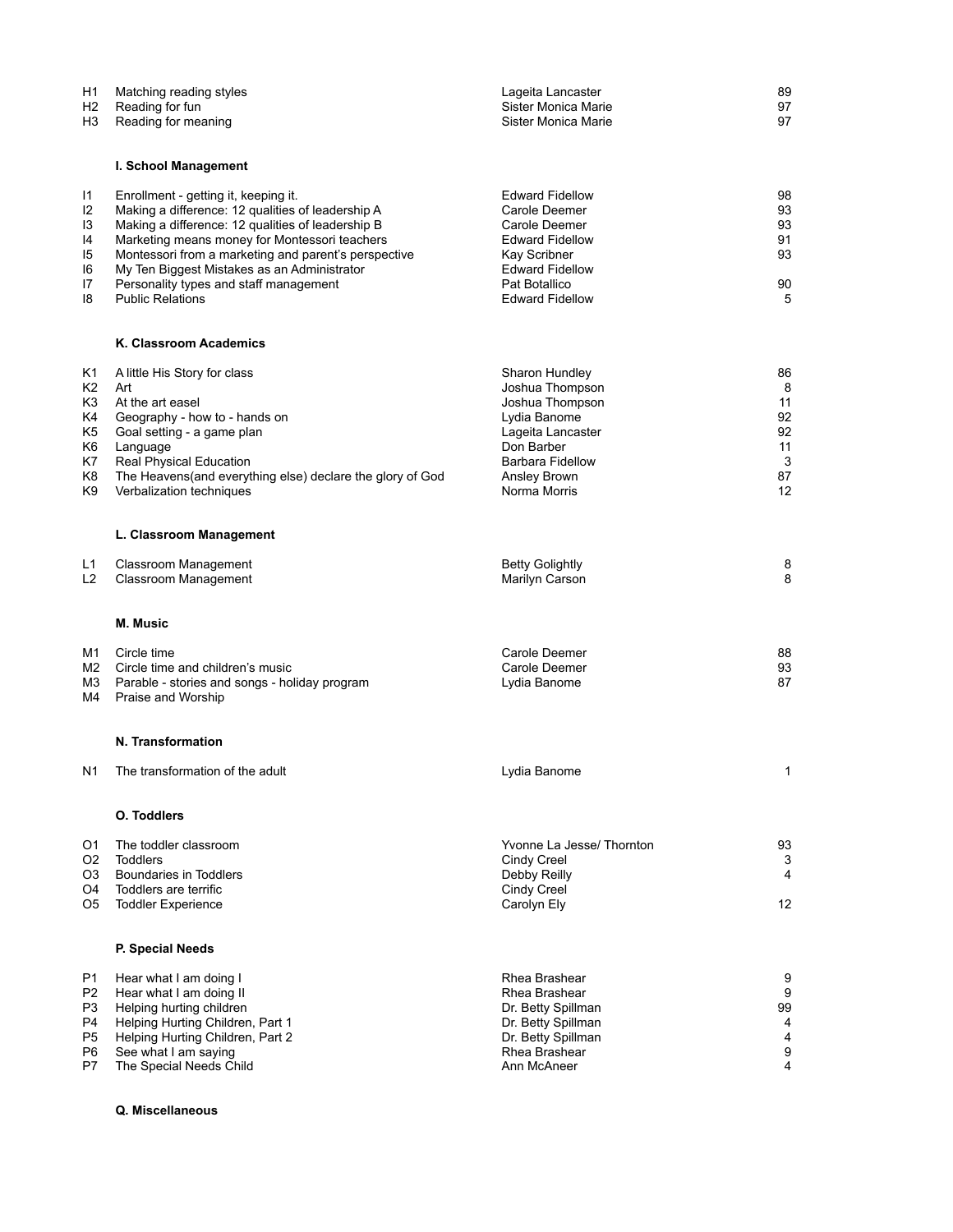| Q1<br>Q2<br>Q3<br>Q4<br>Q1<br>Q2<br>Q3 | <b>Boundaries</b><br>Encouragement and the sentence of death<br>Montessori and Humanism<br>Simplicity<br>The journey towards excellence<br>The testing of commitment<br>Virtues | Mary Ann Grosch<br>Joyce Herron<br>Sister Monica Marie<br>Carolyn Ely<br>Carole Deemer<br>Carole Deemer<br>Marisol Acosta | 10<br>88<br>86<br>8<br>97<br>88<br>11 |
|----------------------------------------|---------------------------------------------------------------------------------------------------------------------------------------------------------------------------------|---------------------------------------------------------------------------------------------------------------------------|---------------------------------------|
|                                        | <b>R. Secret of Childhood</b>                                                                                                                                                   |                                                                                                                           |                                       |
| R1                                     | Secret of Childhood, Part 1                                                                                                                                                     | <b>Edward Fidellow</b>                                                                                                    | 4                                     |
| R2<br>R3                               | Secret of Childhood, Part 2<br>Secret of Childhood, Part 3                                                                                                                      | <b>Edward Fidellow</b><br><b>Edward Fidellow</b>                                                                          | 4<br>5                                |
| R4                                     | Secret of Childhood, Part 4                                                                                                                                                     | <b>Edward Fidellow</b>                                                                                                    | 5                                     |
| R5                                     | Secret of Childhood, Part 5                                                                                                                                                     | <b>Edward Fidellow</b>                                                                                                    | 5                                     |
| R6<br>R7                               | Secret of Childhood, Part 6<br>Secret of Childhood, Part 7                                                                                                                      | <b>Edward Fidellow</b><br><b>Edward Fidellow</b>                                                                          | 6<br>6                                |
|                                        | <b>S. Parenting Classes</b>                                                                                                                                                     |                                                                                                                           |                                       |
| S1                                     | A view from the classroom door BF                                                                                                                                               | <b>Barbara Fidellow</b>                                                                                                   | Feb-91                                |
| S2                                     | Building your child's self-esteem BF                                                                                                                                            | <b>Barbara Fidellow</b>                                                                                                   | Mar-92                                |
| S3<br>S4                               | Christmas<br>Discipline                                                                                                                                                         | <b>Edward Fidellow</b><br><b>Edward Fidellow</b>                                                                          | Feb-92                                |
| S5                                     | Discipline: What is it and who needs it?                                                                                                                                        | <b>Edward Fidellow</b>                                                                                                    |                                       |
| S <sub>6</sub><br>S7                   | Guilt                                                                                                                                                                           | <b>Edward Fidellow</b><br><b>Edward Fidellow</b>                                                                          | 0/91                                  |
| S8                                     | How to have fun with your child for under \$100,000<br>How to help your children succeed academically                                                                           | <b>Edward Fidellow</b>                                                                                                    | Apr-97<br>Feb-95                      |
| S9                                     | How to love your children                                                                                                                                                       | <b>Edward Fidellow</b>                                                                                                    | Oct-93                                |
|                                        | S10 How to make your child love you.                                                                                                                                            | <b>Edward Fidellow</b>                                                                                                    | Mar-90                                |
|                                        | S11 How to really love your child<br>S12 How to: Character, discipline, self esteem                                                                                             | <b>Edward Fidellow</b><br><b>Edward Fidellow</b>                                                                          | Feb-96<br>Oct-99                      |
|                                        | S13 How to: Introduce your child to God                                                                                                                                         | <b>Edward Fidellow</b>                                                                                                    | <b>Nov-99</b>                         |
|                                        | S14 Parental guilt                                                                                                                                                              | <b>Edward Fidellow</b>                                                                                                    | Mar-93                                |
|                                        | S15 Protecting your child from the culture<br>S16 Risk vs at risk                                                                                                               | <b>Edward Fidellow</b><br><b>Edward Fidellow</b>                                                                          | Mar-94                                |
|                                        | S17 The best thing to give your child is a good marriage                                                                                                                        | <b>Edward Fidellow</b>                                                                                                    |                                       |
|                                        | S18 Things children say BF                                                                                                                                                      | <b>Barbara Fidellow</b>                                                                                                   | Nov-94                                |
|                                        | S19 Things worse than unhappiness for your child.<br>S20 Toys rus                                                                                                               | <b>Edward Fidellow</b><br><b>Edward Fidellow</b>                                                                          | Oct-94                                |
|                                        | S21 Train up the child BF                                                                                                                                                       | <b>Barbara Fidellow</b>                                                                                                   | Mar-97                                |
|                                        | S22 Your child's teacher BF                                                                                                                                                     | <b>Barbara Fidellow</b>                                                                                                   | Apr-94                                |
|                                        | Life skills of Entrepreneurship<br>Taking responsibility                                                                                                                        | <b>Edward Fidellow</b><br><b>Edward Fidellow</b>                                                                          | $Oct-00$                              |
|                                        | Building a work ethic                                                                                                                                                           | <b>Edward Fidellow</b>                                                                                                    | Nov-00                                |
|                                        | Goal setting                                                                                                                                                                    | <b>Edward Fidellow</b>                                                                                                    | Feb-00                                |
|                                        | Risk taking<br>People management                                                                                                                                                | <b>Edward Fidellow</b><br><b>Edward Fidellow</b>                                                                          | Mar-00<br>Apr-00                      |
|                                        | <b>T. Christian Education Tapes</b>                                                                                                                                             |                                                                                                                           |                                       |
| Τ1                                     | <b>Edward Fidellow</b>                                                                                                                                                          |                                                                                                                           |                                       |
| T2<br>T3                               | Can you teach without failure?<br><b>Constitutional Crisis</b>                                                                                                                  | <b>Edward Fidellow</b><br><b>Edward Fidellow</b>                                                                          | 7-Feb<br>8-Jan                        |
| T4                                     | Discipline – a negative or a positive                                                                                                                                           | <b>Edward Fidellow</b>                                                                                                    | 8-Jan                                 |
| T5                                     | Economics                                                                                                                                                                       | <b>Edward Fidellow</b>                                                                                                    | 8-Jan                                 |
| T6<br>Τ7                               | Geography<br>God didn't make all the flowers gray                                                                                                                               | <b>Edward Fidellow</b><br><b>Edward Fidellow</b>                                                                          | 8-Nov<br>8-Nov                        |
| T8                                     | Good manners and etiquette                                                                                                                                                      | <b>Edward Fidellow</b>                                                                                                    | 5-Nov                                 |
| T9                                     | History the mystery                                                                                                                                                             | <b>Edward Fidellow</b>                                                                                                    | 6-Nov                                 |
| T11                                    | T10 Logic: Come let us reason together<br><b>Mission Statements</b>                                                                                                             | <b>Edward Fidellow</b><br><b>Edward Fidellow</b>                                                                          | 3-Jan<br>5-Nov                        |
|                                        | T12 Montessori - the stone the builders rejected                                                                                                                                | <b>Edward Fidellow</b>                                                                                                    | 8-Nov                                 |
|                                        | T13 Motivation                                                                                                                                                                  | <b>Edward Fidellow</b>                                                                                                    | 8-Nov                                 |
|                                        | T14 Parenting<br>T15 Respecting God's favorite people                                                                                                                           | <b>Edward Fidellow</b><br><b>Edward Fidellow</b>                                                                          | 6-Nov<br>5-Nov                        |
|                                        | T16 Teacher Evaluations                                                                                                                                                         | <b>Edward Fidellow</b>                                                                                                    | 7-Feb                                 |
|                                        | T17 The work of your hands                                                                                                                                                      | <b>Edward Fidellow</b>                                                                                                    | 3-Jan                                 |
|                                        | T18 Things you wish didn't apply to you as principal                                                                                                                            | <b>Edward Fidellow</b>                                                                                                    | 8-Jan                                 |